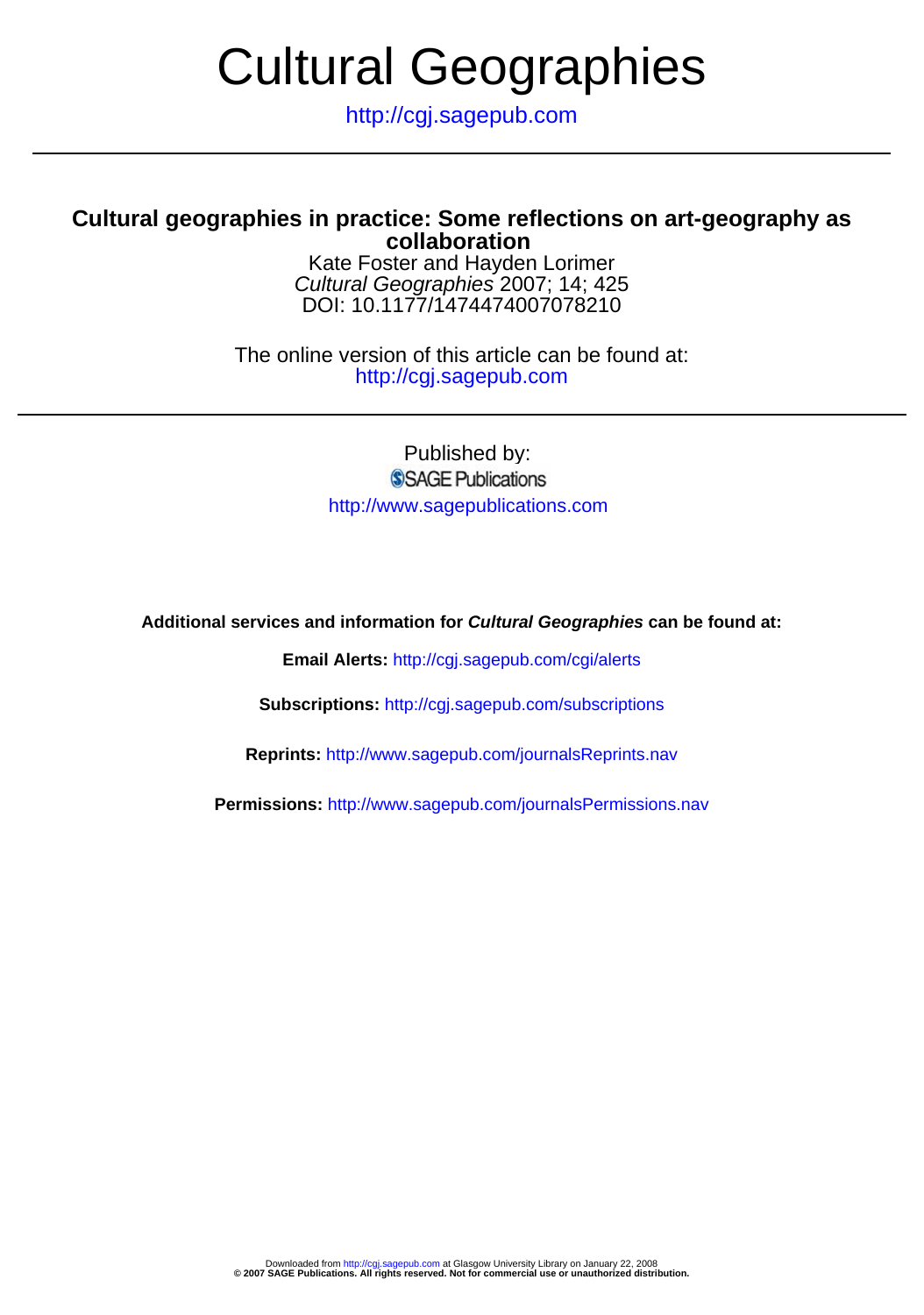# Cultural geographies in practice

## Some reflections on art-geography as collaboration

Kate Foster and Hayden Lorimer

Department of Geographical and Earth Sciences, University of Glasgow, UK

This short essay reflects on the practice of collaboration by a geography lecturer<br>(Hayden Lorimer) and an artist (Kate Foster). During a three-year alliance, our collaborative investigations have taken different forms, led to different kinds of shared output, been enriched by the efforts of others, and resulted in independently produced work.1

As a cultural-historical geographer and an environmental artist we are keenly aware that the categories of 'geography' and 'art' encompass an extremely broad range of activities, meaning that these reflections are very much of our own making. The ways we have gone about collaborating have suited our circumstances and preferred ways of working, and have emerged out of our personal combinations of skills and experience. But collaboration has also challenged some of our assumptions and habits, and forced us to articulate something of the ongoing process of work, as well as some of our differences. Accordingly, our reflections are illustrative of one kind of dynamic, of how different rhythms and routines for work were set, and of the ways we found our learning shaped by circumstance and context.2 While these evaluative remarks take the form of a 'self-crit' they are intended to have wider relevance. We hope they may help other geographers and artists currently considering the prospect, practice and politics of joint work, and might assist them in thinking more generally about its possible scope and limitations.

## **Good grounds for coming together**

Coming together, it seems, is the mood of the moment, for certain communities of geographical and artistic practitioners at least. Presently, we are alive to our affinities, shared interests and values, and alert to the opportunities that exist for their fuller investigation. Of course, this fusion has been bubbling away for some time now and has taken diverse forms: geographers look to artists to help their research 'outreach' to communities;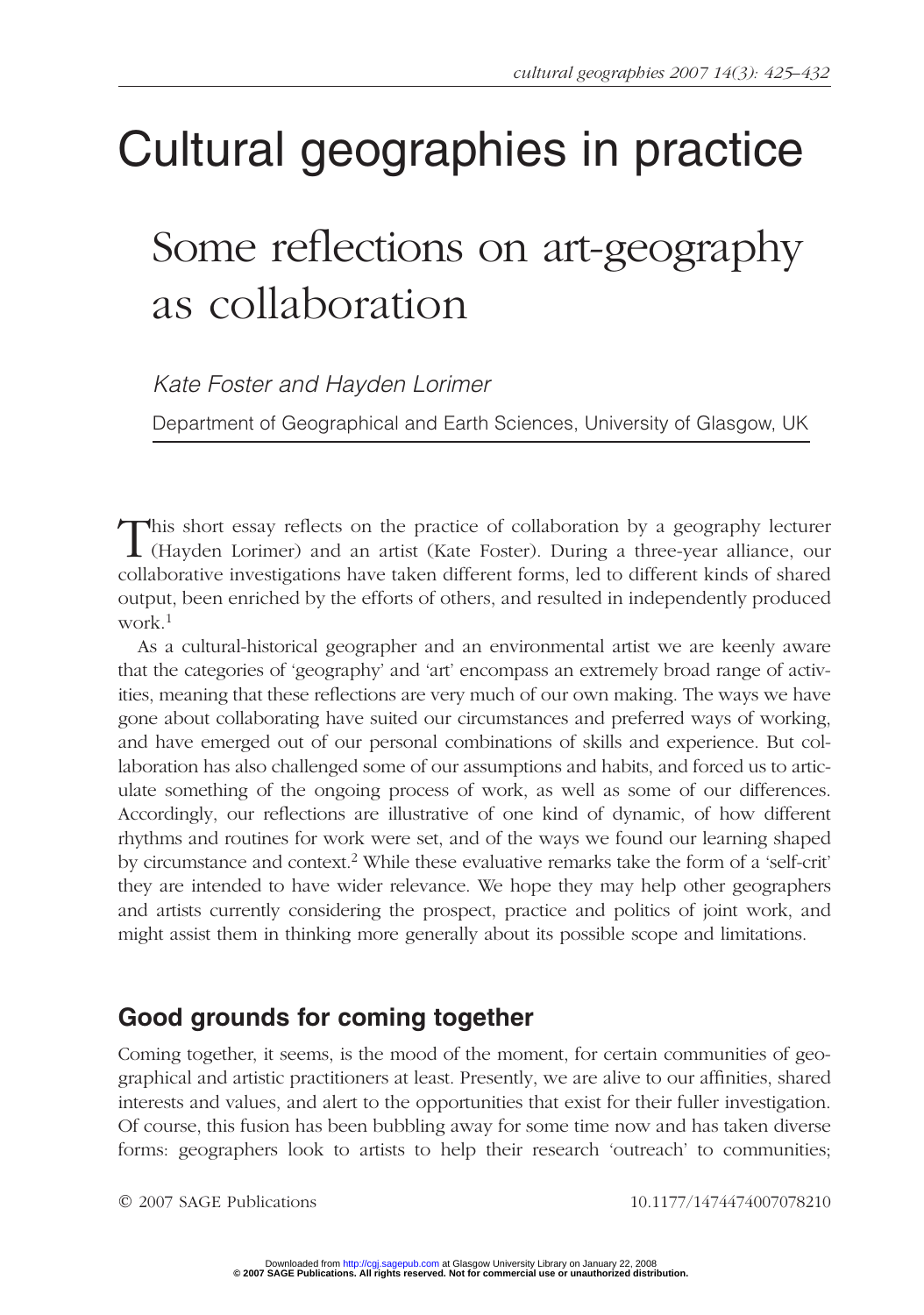geographers have been curators of art exhibitions; artists exhibit and perform at geography conferences, as well as offer papers; university departments host artists' residencies; artists contribute to geographers' research projects; geographers evaluate the social impacts of public art projects; artists employ a spatialized vocabulary to label, describe and explain their work that geographers recognize as their own. As well as close working relationships, the ways that art and geography look to each other continue to include more distant or detached critical interpretation and commentary. Enriched by these different points of contact, artists and geographers now gather at seminars and symposia and enthuse about affinities and overlaps. Seldom is time spent charting opposite edges or defining areas of significant difference. In fact, ethics of practice and intention *can* widely differ, between and within these collaborating cohorts. Informal guides – or guidebooks perhaps – are needed to explain each other's disciplines and protocols. Some instructive precedents for joint-work have been set elsewhere. 'Sciart' projects, funded by bodies such as the Calouste Gulbenkian Foundation and the Wellcome Trust, are designed to initiate theory-making and practice in both directions.3

Increasingly, different kinds of joint art-geography venture are underwritten by schemes, initiatives and mechanisms arranged by research councils and charitable trusts, each offering financial, institutional and infrastructural support in different combinations. Two key terms of reference are especially worthy of note. First, for the time being, schemes for the provision of funding are geared towards the receipt of applications for 'one-off' projects, rather than for sustaining in the longer-term any existing collaborative setup. Second, while for geographers such applications are still something of a niche area, among artists they are a substantial means of support, and thus competition is stiff. These limitations accepted, conditions seem set fair for still more creative, inter-disciplinary exchange involving geographers and artists.

#### **Beginning and focusing down**

Fundamentally, we would insist on the importance of *not insisting* on an ideal formula for work involving geographers and artists. Collaboration should not be rendered programmatic, either in tone or tempo. Our particular association is best characterized as a working relationship that established itself organically through a shared interest in the lives and deaths of animals, gradually expanding into a joint concern about creating means for remembering in an age of species loss and extinction.

It was an exciting process to discover substantially overlapping themes, and then find different ways to articulate and present them in joint-work. There are certainly dividends to be gained from freeing up time so that mutual interests take shape and develop texture. For us, this also involved becoming aware of different disciplinary spectra and within them, our own respective shadings. The task of articulating shared interests meant spending time together talking, sharing thoughts and favourite books, and finding ways to animate ideas through experimental sorts of practice. By 'noseying about' in others' worlds we learned, for example, how to blow birds' eggs, and video-documented the exercise. Other forms of ornithological 'fieldcraft' become a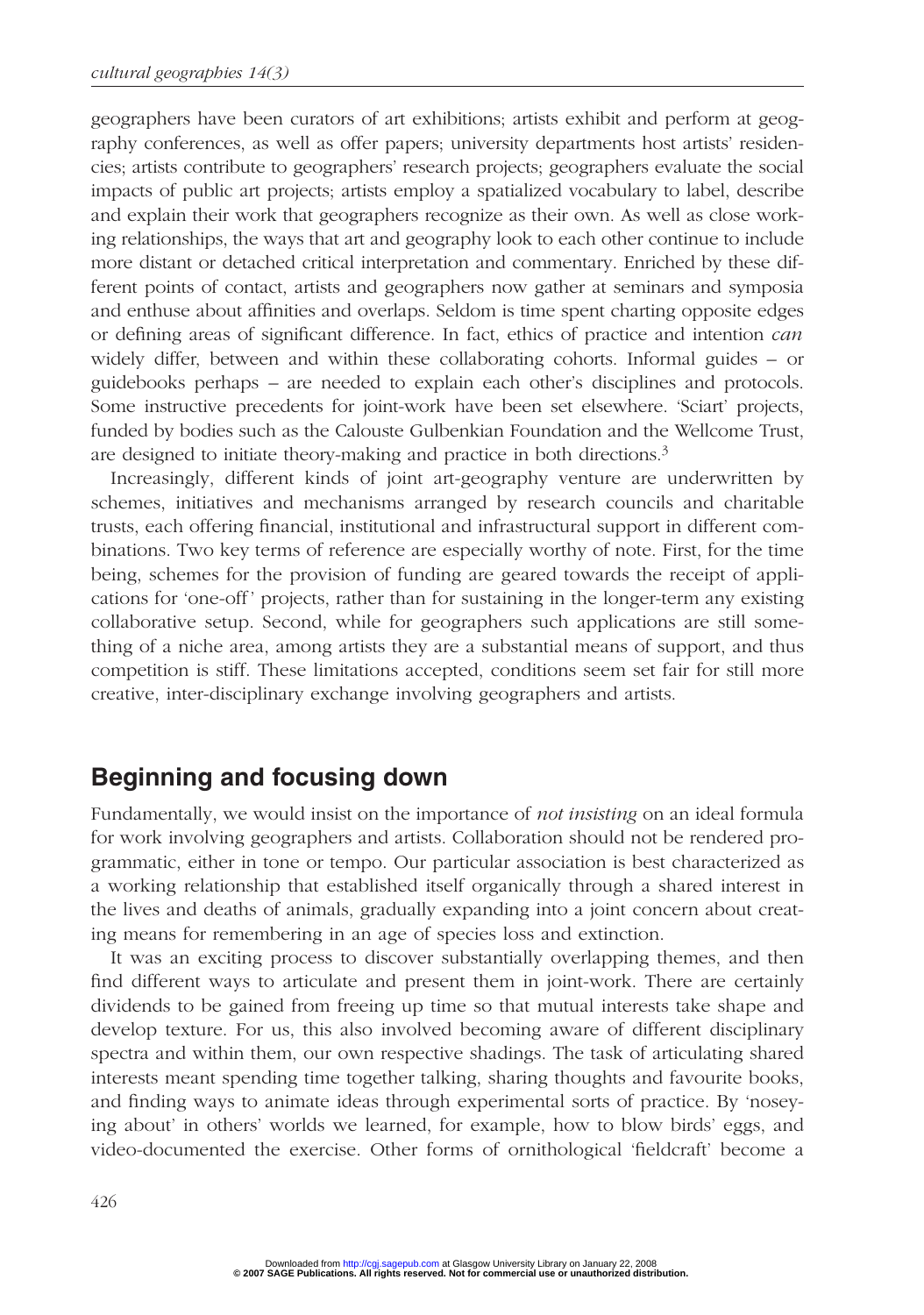preoccupation. In such a fashion, small incidents, overlaps, accidents and coincidences that on their own didn't amount to anything much, slowly began to cohere.

Coaxing out an identifiable 'project' – and thus finding greater conviction and purpose – can also be an exercise borne of necessity. Finding ourselves located in two different cities for spells while working on 'Cross-Bills' we enjoyed an old-fashioned correspondence, mailing off words, images, objects and ideas. We also managed to coordinate diaries for a week of intensive fieldwork, done outdoors and in. 'Cross-bills' had us go off in search of a bird, often accorded special significance as the only species unique to Scotland. We scoured remnant pine forests and coniferous plantations in search of signs of life. In the company of experts, we discovered how the study of crossbills can be a matter of sitting, watching, shifting, collecting and displaying; oftentimes in less likely kinds of habitat.<sup>4</sup> In its early stages, our work was exhibited in an artists-run gallery space where we could experiment in presentation, and seek out critical response. It is pertinent to note that our initial commitment to let things evolve meant that experimental and tentative kinds of collaboration were done 'on a shoestring'. Developing a 'backstory' to document can be strategically advantageous to gain external funding and recognition.

#### **Sharing values and patterns of work**

In establishing a collaborative relationship, shared interest in conduct can matter as much as a shared vision for content. It can be instructive to explain preferred patterns of work to each other, or to 'shadow' aspects of practice, perhaps by paying visits to studio and office spaces. Learning about others' protocols, techniques and skills can show up aptitudes *you* all too easily take-for-granted: illuminating the points and places from which research leads are taken; showing how seemingly disparate things are pieced together; and, how material builds, and gathers coherence or momentum. Finding complimentary aspects of practice in each other's ordinary activities can be reassuring, and offer entry points to interleaved activity. We were fortunate in discovering respective modes of working that seemed to share a methodological sensibility based on resourcefulness ('making-do'), and to align interests in narrative, form and composition. This meant aspects of joint-work could become – to greater or lesser degree – enmeshed into our respective individual work, and skills and roles could be at times exchanged. Our selection of images and aesthetic decisions taken about presentation have been shared exercises, while the development of texts and bookworks has followed shared reading and discussion. Other collaborative relationships might be borne on entirely different understandings of what 'research' is, and what it does.

## **Expanding and contracting**

The presence of an artist – something sanctioned by a residency – can produce cumulative effects. In our case, residence created a meeting point for different networks and points of reference, as well as ongoing exchange between two individuals. New points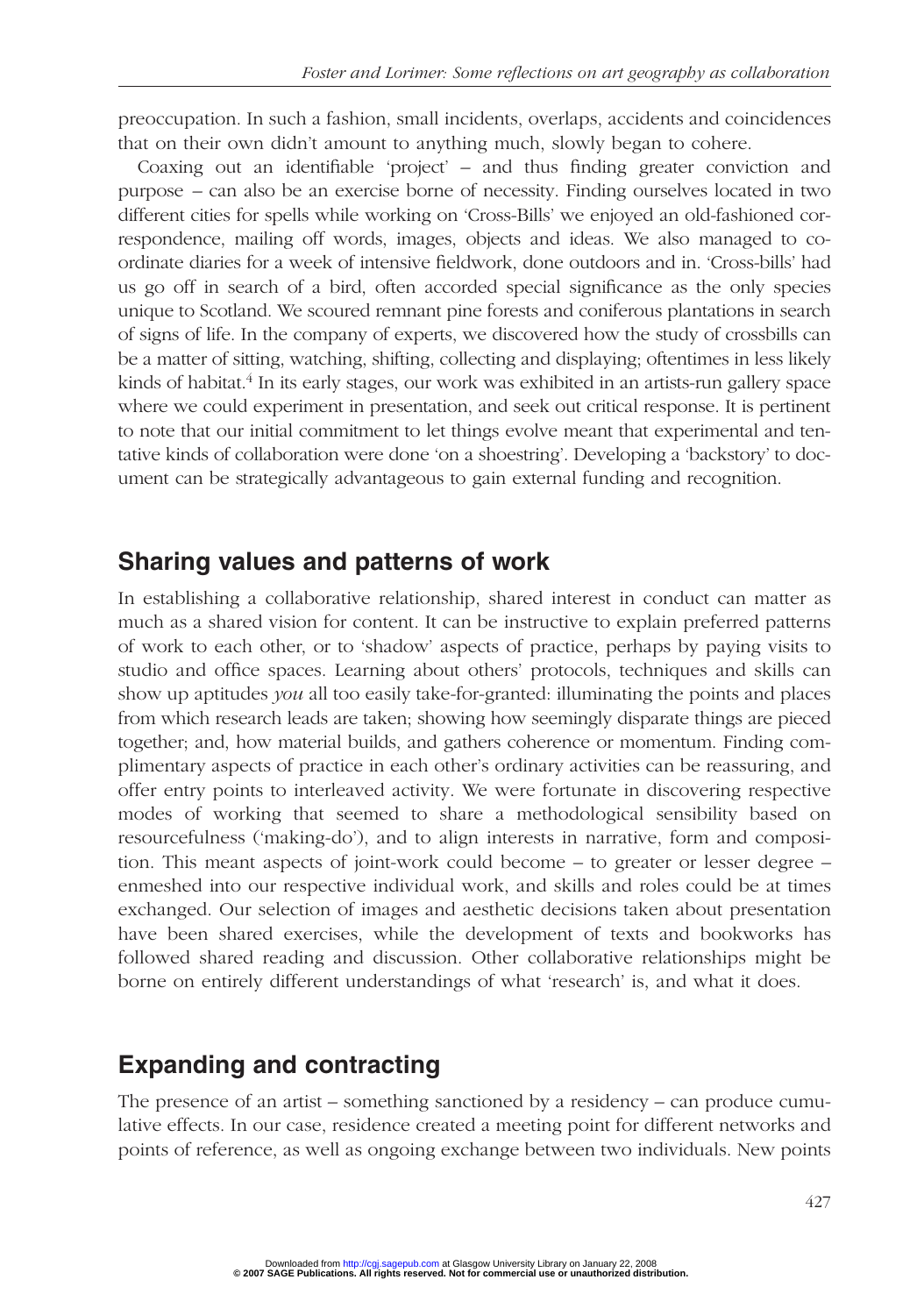of connection were established with zoologists, taxidermists, museum staff, historical and cultural geographers, and artists. The size and breadth of the university meant that inter-disciplinary reference points could be explored; most productively with the institution's own zoological museum. In part this meant discovering how collaborative artgeography could feed into to the research work of the museum. Ultimately, a joint investigation emerged – 'Blue Antelope' charted the diverse lives of an extinct animal, remnants of which are held by the Zoological Museum<sup>5</sup> – and fresh arrangements for research required the co-ordination of a small, informal and inter-disciplinary team simultaneously at work on parallel investigations, each with different roles. That same network offers support and the potential for critical review. There being no ideal formula, increasing the scale and the breadth of collaboration is by no means the only sort of accord to be struck. Collaboration is not ideal for everyone and, even for those so inclined, relationships do not *have* to be figured as long-term. Over a course of time, collaboration might not work out. For others, disquiet, disharmony and confrontation might well represent the very essence of a creative working relationship.

#### **Being aware of difference and being different**

Collaboration can also be used to ask awkward questions of your own conventions and accepted working practice. For a geographer, it is counter-intuitive to let images offer



FIGURE 1 Image from 'A Geography of Blue' © Kate Foster and Hayden Lorimer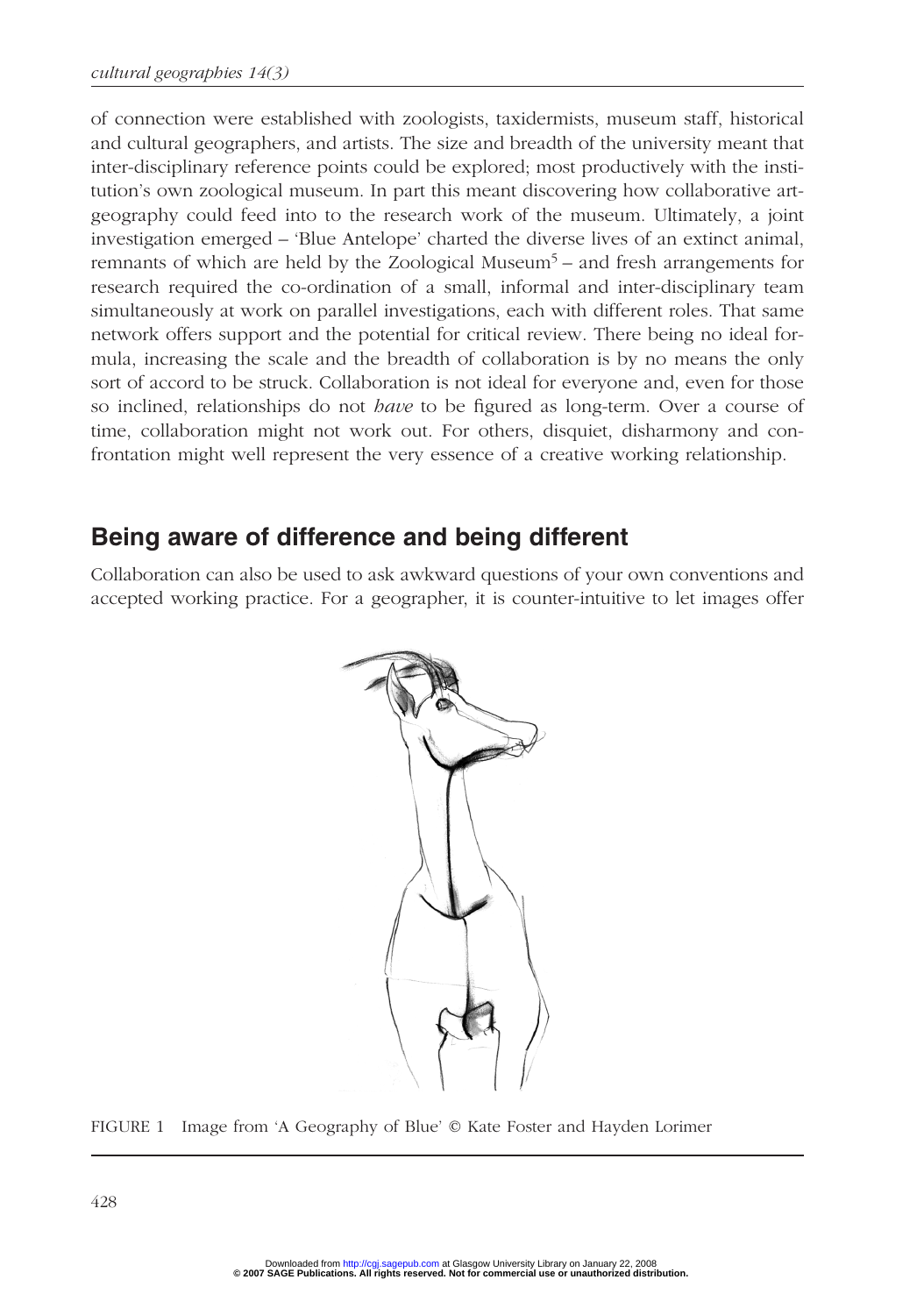a lead and structure. So the simple process of sequencing images before writing text can change creative habits of preparing say, a presentation or bookwork. Working visually influences what you can say. Meanwhile, artists can become more fully aware of difficulties non-artists can have in finding points of entry to contemporary art practices.

For a geographer, learning how other practitioners put a place to work can be a salutary experience. One example is illustrative. In spite of a traditional disciplinary concern with spatial analysis (and accepting recent critical commentaries on the nature of the visual), $<sup>6</sup>$  most often geographers dedicate little time to thinking about the physical spaces</sup> they use for display, presentation or performance. It's common to assume things will be 'alright on the night', only pausing to consider the possibilities having entered a room with minutes to spare. Or, through checkered experiences with institutional infrastructure, to just keep one's expectations low. Alternatively, benefits can be gained from walking the floors a while. Practical intelligence comes through the apprehension of fine details: observing the effects of how a room is lit; shifting around the furniture to explore the angles and effects created; noting the ways people move through a building as a means to tempt them to stop and look a while en route. Having designs on the fabrication of space, means learning how to be shaped by, and be a shaper of, workplaces.

Meanwhile, for an artist-in-residence, a university department poses other kinds of challenge. It can seem necessary to become an expert in something (as it happens, this did eventually happen). Not only is the diversity of expertise bedazzling, geographers themselves are highly competent at making and interpreting many kinds of visual image. Finding out how these are made was an obvious point of entry for an artist but, say, developing cartographic skills in relief pencil-shading could alone have consumed the entire residency. Rather than prompting any sort of conversion, the residency had the effect of affirming identity as an artist. Even so, it took considerable time to dream up work that responded to this context: the aim of new-genre public art to involve and consult – as well as challenge – the audience for or with whom it is made.7

Academia is notionally arranged into 'disciplines', each with specialist subdisciplines and defined interest groups who contribute research. The practice of art usually lacks such recognizable organizing principles, at least while it is being made. What drives an artist towards occasional points of resolution depends on a 'selfdiscipline' motivated by an insistent attempt to articulate and describe an experience or way of being in the world. Through dialogue with different paradigms, crossdisciplinary work can also nudge at worldviews – aiding a transition towards a critical stance, moulding independent values, and sharpening skepticism about imposed targets or external markers of success. Being an artist can afford license to employ tools for subterfuge. Academia expresses itself through words – fluency of language and access to information affording power and profile. Competency in visual languages has less kudos. Sometimes people find art hard to criticize, but this means visual routes can deflect easy interpretation and polarized thinking. Visual expression engages senses which are not disciplined, are complex, and are not necessarily pleasant. The suggestion that 'There's art as activism, there's art as questioning, there's art as revealing'8 smoothes over internal debates whether and when artists should act as communicators for scientists.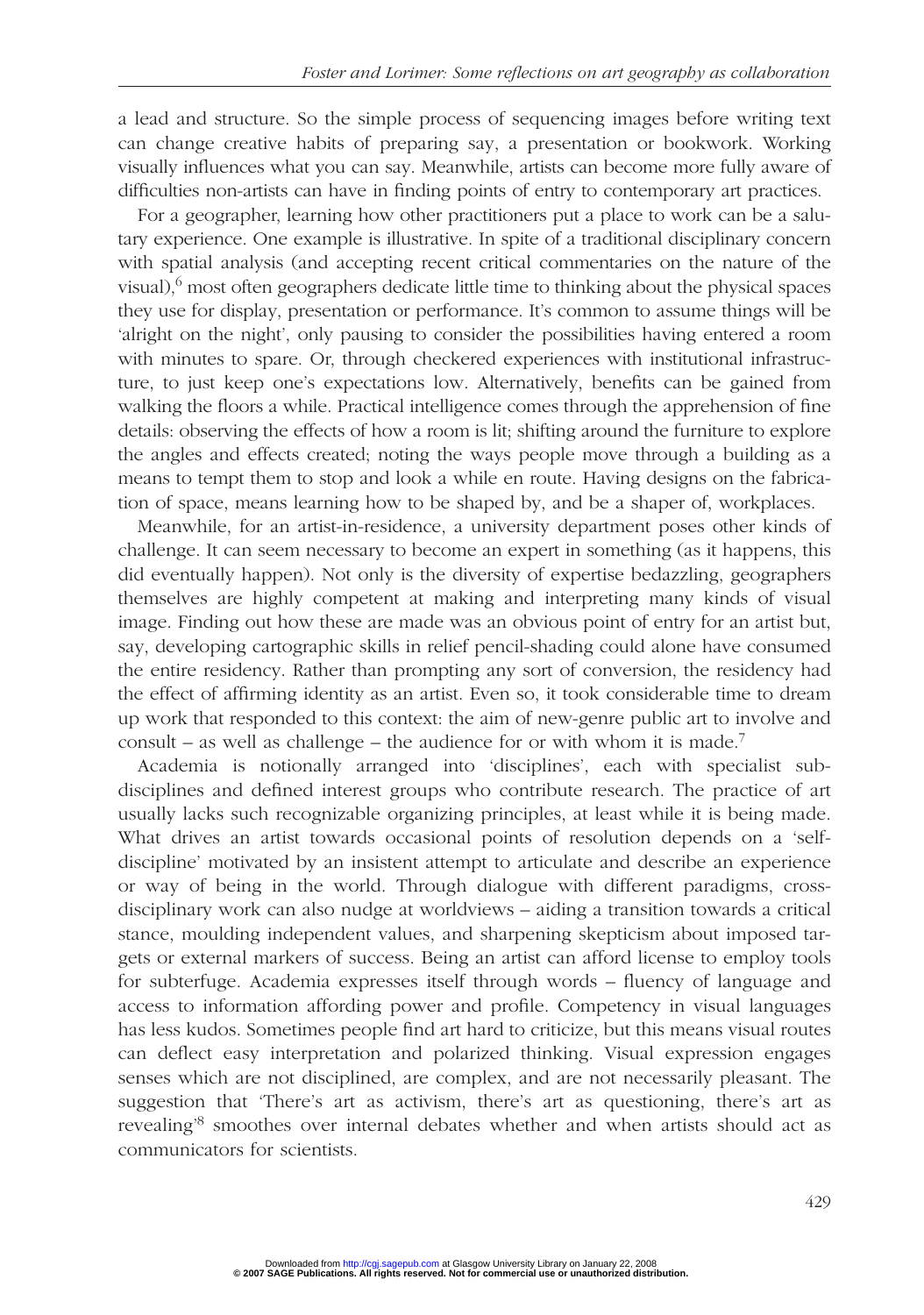Invitations to be different can be produced otherwise and unexpectedly, in our own experience by the politicization of an academic setting. Amid a period of institutional restructuring, tied to a modernization agenda aspiring to new economic criteria, and with it the prospect of 'voluntary' staff severance, Kate realized that it was important to be both part of the institution *and* detached from it. Pushing this a little further, she sought to act against the current; getting to know the 'a's, b's and c's' (attics, basements and cupboards) of the university better than most since they offered spaces in which to operate more freely. The guardians of these valuable local repositories and unintended archives (sometimes rendered 'uneconomic') were most important allies. With trust fostered, free rein to use overlooked and generally outmoded resources was possible. This 'lo-fi' approach was also in harmony with a commitment made to the sustainable use of materials.

#### **Structural situations and being institutionalized**

Beyond the considerable individual effort involved, our setting for work had considerable influence on what we could do. Initial unpaid work helped focus the application to the Leverhulme Trust. Though this made the beginning stages of collaboration more taxing, a commitment to a pilot project did mean that both of us had something to take away, regardless of the outcomes of funding applications. Eventual receipt of a grant moved Kate into the hierarchical university setting, where the focus lies on academic education and research. Visible and measurable results are highly favoured here, although the parameters set by the Leverhulme Trust afford some latitude.

Beyond the familiarity and comfort of the Department as physical setting, the residency brought artist and geographer together as employees of the same institution, albeit with different perches. Both before and after that bracketed period, we had to negotiate greater kinds of asymmetry and inequality. A University Lecturer can depend on a monthly wage and work that follows a regular annual cycle. For an artist, income is usually scanty, short-term and unpredictable – certainly early on in a career. Typically for an artist who is not yet 'established' (as the terminology goes), Kate was



FIGURE 2 'Think what you like – a piece that can be completed by colouring in your own camouflage'. Original image by Kate Foster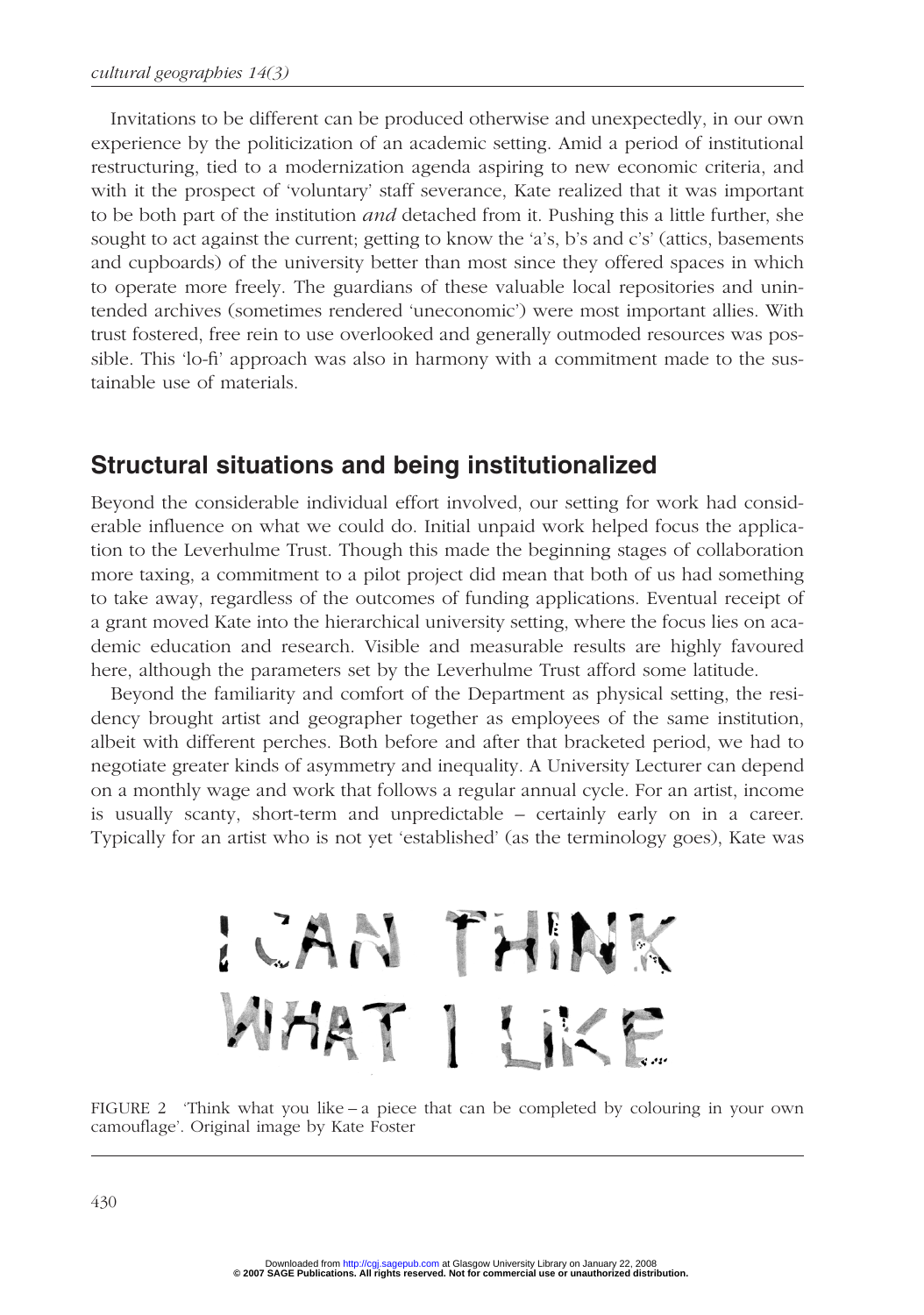responsible for all aspects of her work – its development, management, funding, publicity and administration, as well as securing a working space.

The different kinds of work impose their own separate pressures, but of the two conditions of labour, regularity and administrative infrastructures now too come at a price. Management structures in higher education are committed to academic professionalization and with it greater scrutiny of day-to-day practice. 'Open-ended', unfunded research activities are not always so easy to account for or fit neatly into audits. The institutional flipside is that as part of their civic vision university bosses attach a certain cachet to successful innovation, and like to be seen tapping directly into the new cultural economy and creative arts sector – itself subject to pressure to commercialize.

In such a climate it can be telling to push aspects of art-geography practice together, to see how long things hold, before they spring apart again. A geographer must conform to the pressures of publication and the RAE, while artists perhaps seek to be written about. Different sorts of affiliations, and different places where work respectively needs to be seen, might be construed as divisive but can also be used strategically. The university environment strongly influenced the form of the outcomes of the residency: a 'monograph' in the form of a website also doubles as a museum catalogue; the re-presentation of a valuable but previously under-exhibited museum specimen; and the co-authoring of a scientific paper. While all achievements in their own right, Kate also regards them each as expressions of environmental artwork.<sup>9</sup> We must also question who joint-work is for, what audiences might use it, and what debates it contributes to? It is relatively simple to place value on our shared work to date as investigation and research, but we aspire to develop other strategies and partnerships to take the work beyond the academy and museum.

## **Concluding thoughts**

Our own collaborative work takes its very particular forms, but all kinds of art-geographical relationship make it possible to learn from each other's way of intervening in the world, and to offer better informed critique of respective practices. Recent commentaries have developed visions for an 'expanded form of collaboration': Papastergiadis through a helpful characterization of art, place and the everyday, and Kester by articulating a critical base for 'conversation pieces' termed 'dialogical art'.<sup>10</sup> We choose Kester's work as the endpoint for our reflections as he discourages conventional art criticism, diverting course from a 'canonical hierarchy of works' in favour of 'interrelated moments of discursive interaction'.<sup>11</sup> As an extension from own reflections, we hope the points they offer will assist practitioners in art-geography develop dialogues about shared work.

## **Acknowledgements**

The Leverhulme Trust, Michael van Beinum, Ignaz Strebel